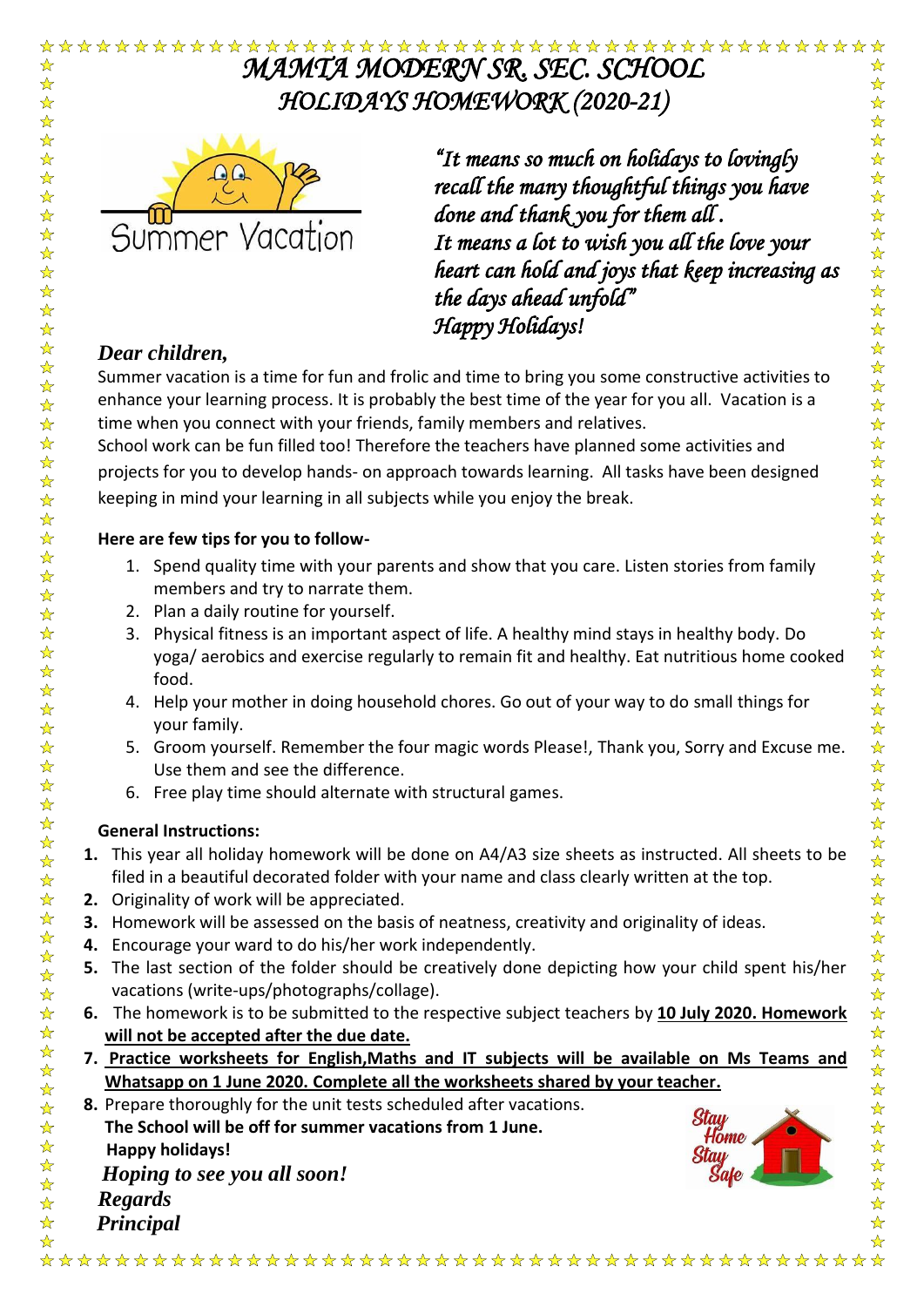1) Do the attached worksheets in your English Register.

# **ह िंदी**

- 1 निम्नलिखित शीर्षकों पर आधारित लघु कथा लिखिए
- क) एकता में बल है
- ि) पररश्रम का महत्त्व
- 2 अनुच्छेद लेखन
- क) यदि मैं प्रधानमंत्री होता
- ख) समय नियोजन
- 3) सूचना लेखन

 $\frac{1}{\sqrt{2}}$ 

 $\frac{1}{\sqrt{2}}$  $\frac{1}{\sqrt{2}}$ 

 $\frac{1}{\sqrt{2}}$ 

古文文文文文

22222公众

2222年

☆☆☆☆☆☆☆☆☆☆☆☆☆☆☆☆☆☆☆☆☆☆☆☆☆☆☆☆☆☆

☆☆☆☆☆☆☆☆☆☆☆☆

 $\frac{1}{\sqrt{2}}$ 

 $\frac{1}{\sqrt{2}}$ 

- अपनी सोसायटी के सचिव होने के नाते कोविड़ 19) से बचाव के लिए सोसायटी में रेहड़ी वालों पर पाबंदी की सचना लिखिए।
- नोट: दिया गया कार्य ए 4 शीट पर कीजिए।
- पढाए गए पाठयक्रम को दोहराएं।

# **MATHEMATICS**

- 1) Make 15 one word questions related to the topics given according to the Roll No. On A-3 size coloured sheet :-
	- Roll No. Topics 1 TO 10 Statistics 11 TO 20 Linear Equations 21 TO 30 Polynomials 31 TO 40 Probability 41 ONWORDS Quadratic Equations
- 2) Do the attached worksheets in separate register.
- 3) Write two Mathematical Quotes on A-4 size sheet .

# **SOCIAL SCIENCE**

- Make any one project with relevant data and picture on A-4 size sheets
	- i) Pandemic disaster( Social Issues)
	- ii) Consumer Awareness
	- iii) Sustainable Development
- Tabulate the different types of soils found in India with their characteristic features.
- Prepare your own Atlas from the maps given in the Geography Chapter 1 to 4

# **SCIENCE**

- The world is under a troubled phase due to the pandemic situation of Covid-19. But all is not lost as we have seen the environment recovering. In light of the same do a graphical analysis comparing the before and after effects of Covid 19 on the following: 1) Nature's Protective Shield (Ozone)
	- 2) Air Quality Index (AQI) of Delhi
- Make a Poster/ painting on A3 sheet on the given topic "Boon and Bane of Covid-19".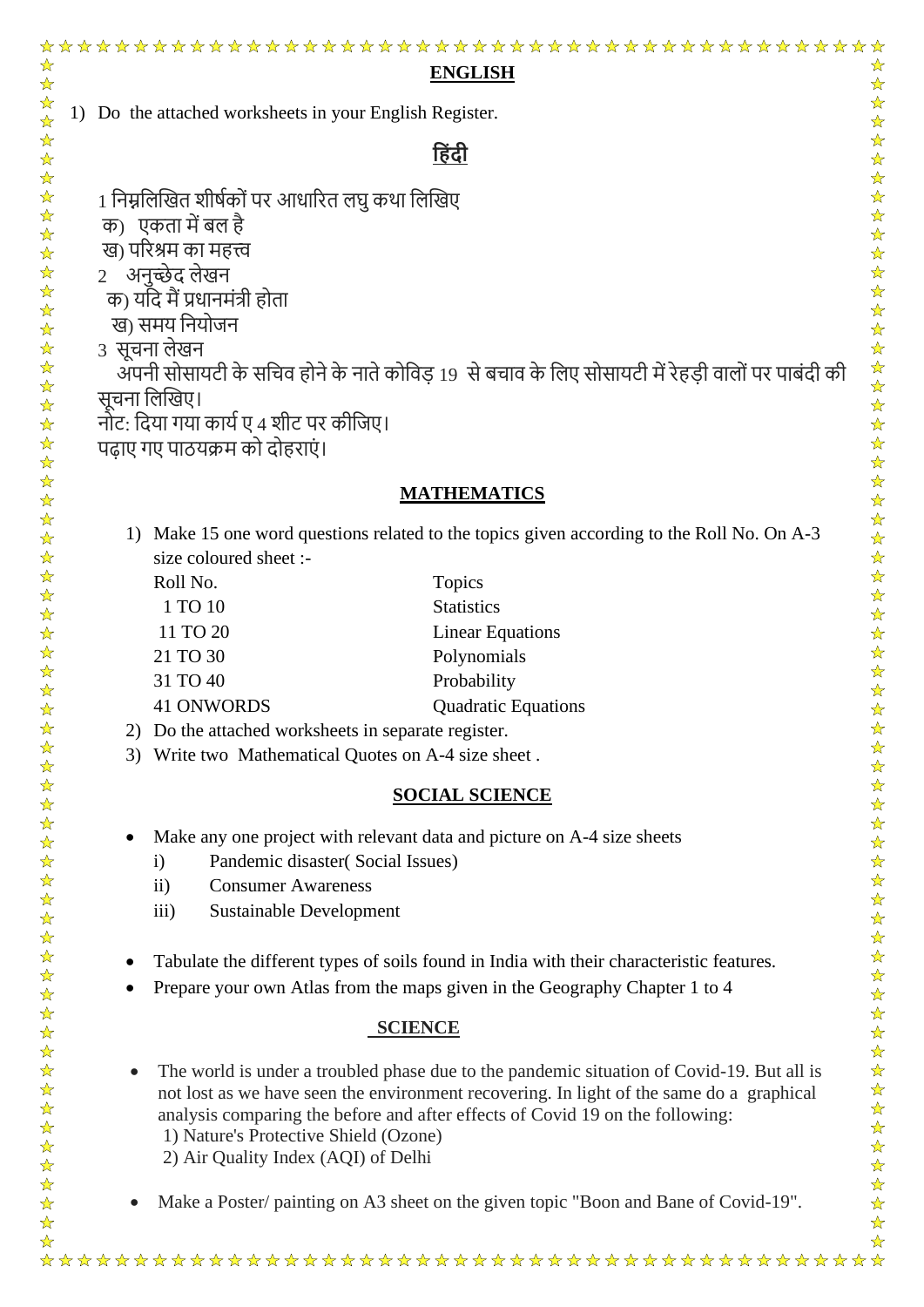• Write all answers of Worksheet 1 and 2 in notebook and solve all practical questions and submit the soft copy of the practical assignment in the mail id specified .

### **ART (PAINTING)**

ROLL NO. 1 TO 20 :

## **Make a 3-D Sculpture of any animals/humans beings with Paper Mache**

Materials :

 $\frac{1}{\sqrt{2}}$ 

 $\frac{1}{\mathcal{N}}$  $\frac{1}{\sqrt{2}}$ 

 $\frac{1}{\sqrt{2}}$  $\frac{1}{\sqrt{2}}$ 

 $\frac{1}{2}$ 

☆☆☆☆☆☆☆☆☆

 $\frac{1}{\mathcal{N}}$  $\frac{1}{\sqrt{2}}$  $\frac{1}{\sqrt{2}}$  $\frac{\lambda}{\lambda}$ 

 $\frac{1}{\sqrt{2}}$  $\frac{1}{\sqrt{2}}$  $\frac{1}{\sqrt{2}}$  $\frac{1}{\sqrt{2}}$  $\frac{1}{\sqrt{2}}$ 24 24  $\frac{1}{\sqrt{2}}$ 55 55 2

琴琴琴

 $\frac{1}{\sqrt{2}}$ 

 $\frac{1}{\sqrt{2}}$ 

 $\frac{1}{\sqrt{2}}$ 

2222222

 $\frac{1}{\sqrt{2}}$ 

 $\frac{1}{2}$  $\frac{1}{\sqrt{2}}$  $\frac{1}{\sqrt{2}}$  $\frac{1}{2}$  $\frac{1}{\sqrt{2}}$ 

 $\frac{1}{\lambda}$  $\frac{\lambda}{\lambda}$  $\frac{1}{\sqrt{2}}$  $\frac{1}{\sqrt{2}}$  $\frac{1}{\mathcal{N}}$  $\frac{1}{\sqrt{2}}$  $\frac{1}{\sqrt{2}}$  $\frac{1}{\mathcal{N}}$ 24年

 $\frac{1}{\mathcal{N}}$ 

 $\frac{1}{\sqrt{2}}$  $\frac{1}{\sqrt{2}}$  $\frac{1}{\sqrt{2}}$ 

 $\frac{1}{\sqrt{2}}$ 

- ❖ Model of Sculpture (animals/humans)[it could be terra cotta ,POP, cement or fibre ]
- ❖ Paper mache clay
- ❖ Waxpol/Vaseline/foil paper
- ❖ Colour and brushes ( For colouring )

#### Procedure :

- ❖ Take a Model of Sculpture (animals/ human)/You can make the model yourself.
- ❖ Put one of wax pole/Vaseline/foil paper on all over the mask.
- <p>•• Put one of wax pole/vaseline/foil paper on all over the mask.</p>\n<p>•• Take Paper Mache Clay and make a flat roll like Chapatti with the help of hard roller or Belan . □</p>\n<p>•• Put it ( rolled Clay) on all over the model and press it with fingers gently.</p>\n<p>•• You can make some details of the subject</p>
- ❖ Put it ( rolled Clay ) on all over the model and press it with fingers gently .
- ❖ You can make some details of the subject.
- ❖ Leave it for 5-6 hours .
- ❖ After that take it out from the model.
- ❖ Your will be ready then Colour and Decorate it .

#### ROLL NO. 20 Onwards :

#### **Make a 3-D Mask of any animals/humans beings**

Materials :

- ❖ Model of face (animals/humans)[it could be terra cotta ,POP, cement or fibre ]
- ❖ Paper mache clay
- ❖ Waxpol/Vaseline/foil paper
- ❖ Colour and brushes ( For colouring )

#### Procedure :

.

- ❖ Take a Model of mask ( animals/ human)
- ❖ Put one of waxpole/Vaseline/foil paper on all over the mask .
- Fut one or waxpore vaseme from paper on an over the mask.<br>• Take Paper Mache Clay and make a flat roll like Chappati with the help of hard roller or Belan
- ❖ Put it ( rolled Clay ) on all over the model and press it with fingers gently .
- ❖ You can make some details of the subject.
- ❖ Leave it for 5-6 hours .
-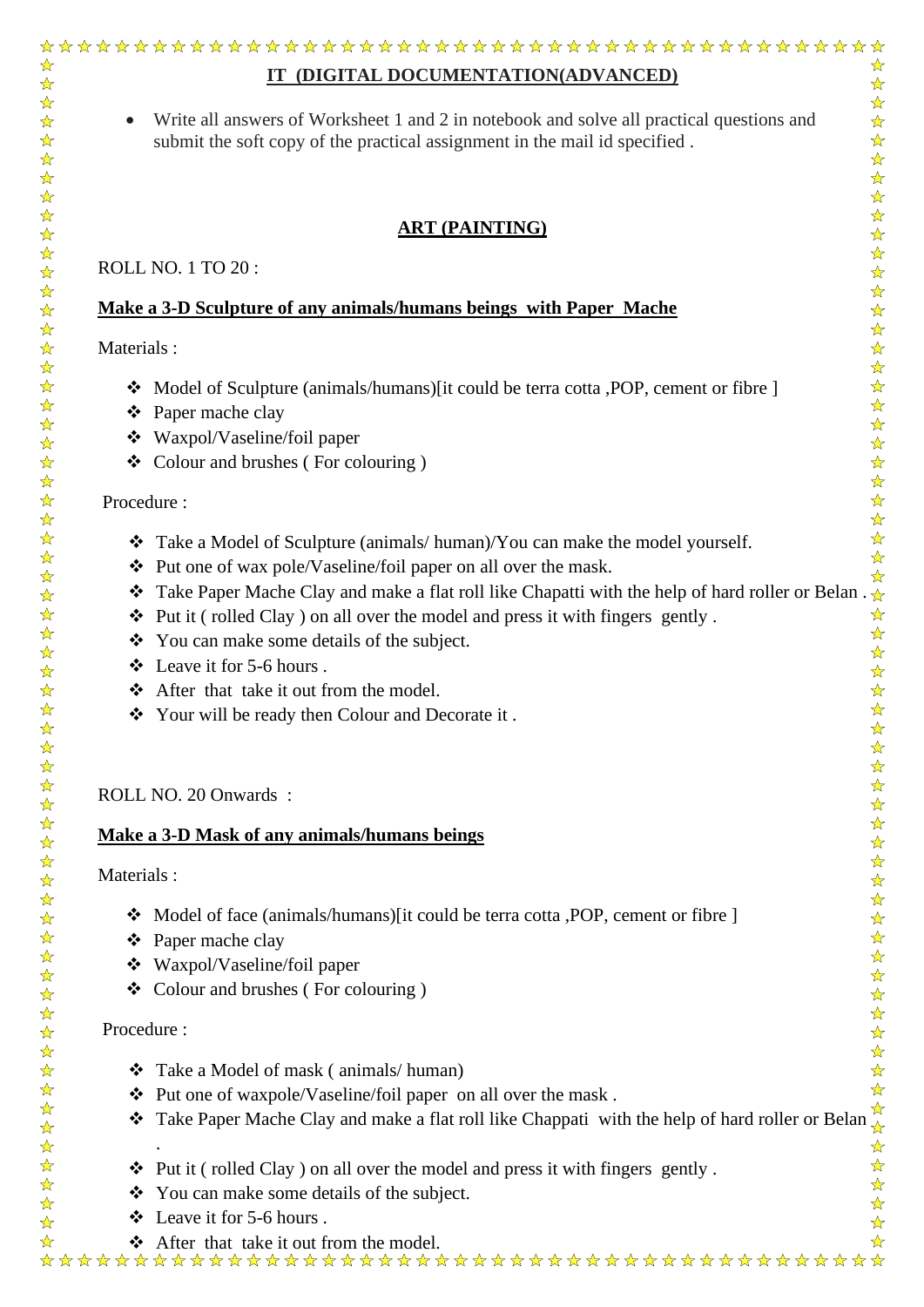